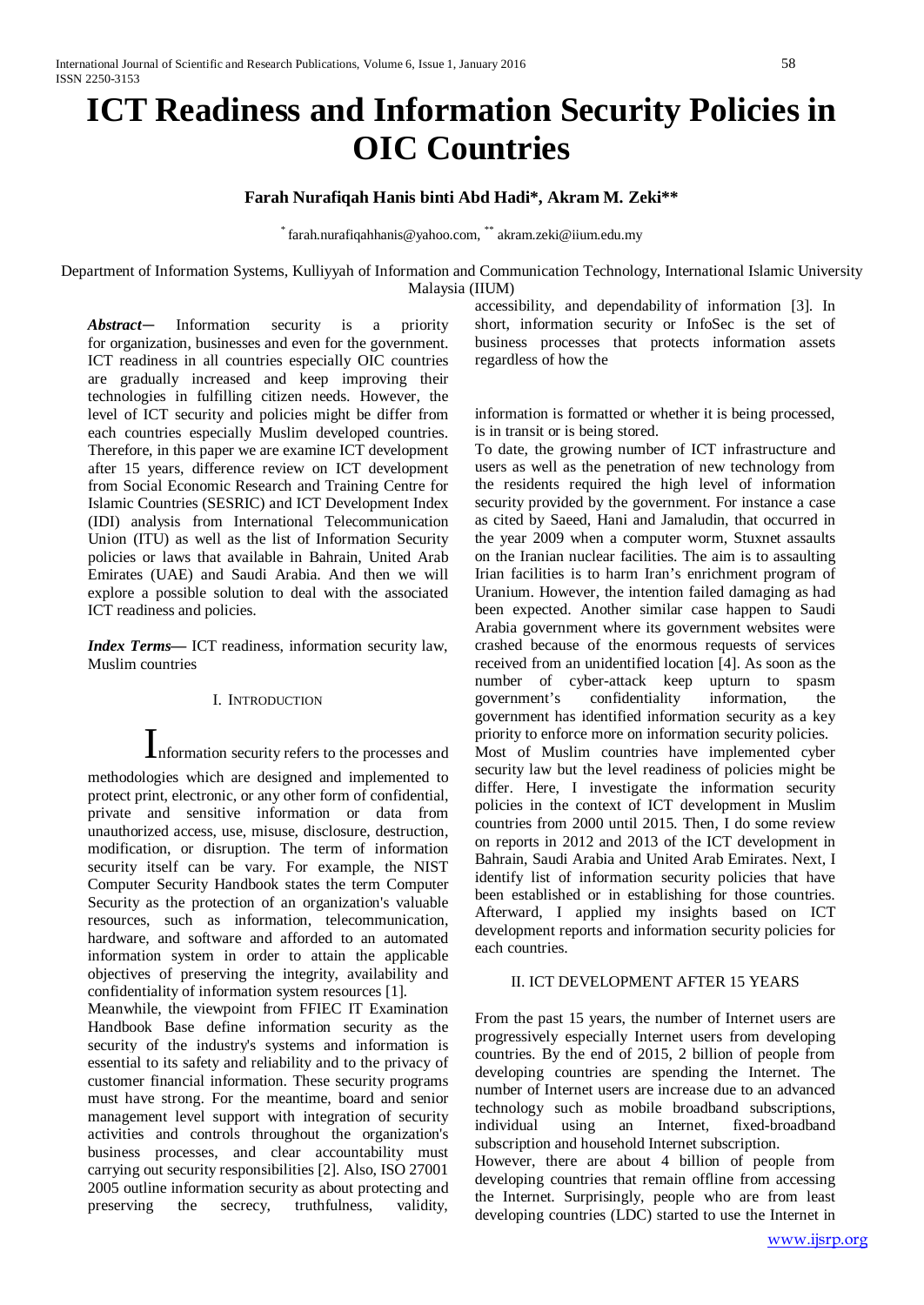the 2015 compared during 2000, none of them have accessing the Internet. Recently, number of mobile users are increase. Thus, it is not surprise to realize from Figure 2 that mobile-broadband penetration increased 12 times since 2007. Besides, people are aware of the need to own fixed-broadband subscription but the penetration is slower than mobile-broadband subscription. Figure 1 and Figure 2 shows the changing of internet users throughout the world including OIC countries.



Figure 1: ICT Development after 15 years [5]



## III. DISCUSSION

Technological development is a considerable driving force behind economic growth, citizen engagement and job creation. Information and communication technologies (ICTs), in particular, are remodeling many aspects of the world's economies, governments, and societies. For example in Muslim countries, public officials, businesses, and citizens are working together to harness the transformative power of ICTs to make services more efficient, increase economic development and strengthen social networks. To discover ICT development in Muslim countries, an analysis from three sources has been reviewed in this paper which are ICT Index from Organization of Islamic Cooperation Statistical, Social Economic Research and Training Centre for Islamic Countries (SESRIC) and ICT Development Index (IDI) analysis from International Telecommunication Union (ITU).

# i. A REVIEW ON ICT DEVELOPMENT IN MUSLIM COUNTRIES IN 2012 BASED ON SESRIC.

ICT Index is the study the average of the standardized scores on three key variables: Telephone, Computer, and Internet Penetrations per 1,000 people, by the year 2012. The analysis is comparing the OIC member countries

with the rest of the world with respect to the usage of the telephone, computer, and the internet. As seen in Figure 1, ICT Index value is above the world average which is 4.16. Among 41 OIC countries, the index of 16 OIC members was calculated. With the ICTI score 9.54, Bahrain holds the topmost position among 146 countries. United Arab Emirates (13th) and Saudi Arabia (21st) are also the other two OIC member countries where ICTI value exceeds the EU average [6]. In brief, regions in the Middle East are among developed Muslim countries that have been listed in world rank in the year 2012. The ICT Index is shown in Figure 3.



**Figure 3:** ICT Index from SESRIC staff calculation [6]

# ii. A REVIEW ON ICT DEVELOPMENT IN MUSLIM COUNTRIES BASED ON ITU

To see the difference rank in ICT development in the year 2013 in Bahrain, United Arab Emirates and Saudi Arabia, ITU has prepared an analysis of all countries in the world. Table 1 presented the changes position of ranking in the year 2012 and 2013 among Bahrain, United Arab Emirates (UAE), and Saudi Arabia.

The performance of Gulf Cooperation Council (GCC) countries has highlighted the relationship between ICT Development Index (IDI) and Gross National Income (GNI) per capita by high-income countries that reach greater IDI values. From Table 1, these three countries rise extensively in IDI ranking from 2012 to 2013: Bahrain (from no. 28 to 27); United Arab Emirates (from no. 46 to 32); Saudi Arabia (from no. 50 to 47). In 2013, The Arab States with a higher rank probably will sustain with ICT advances.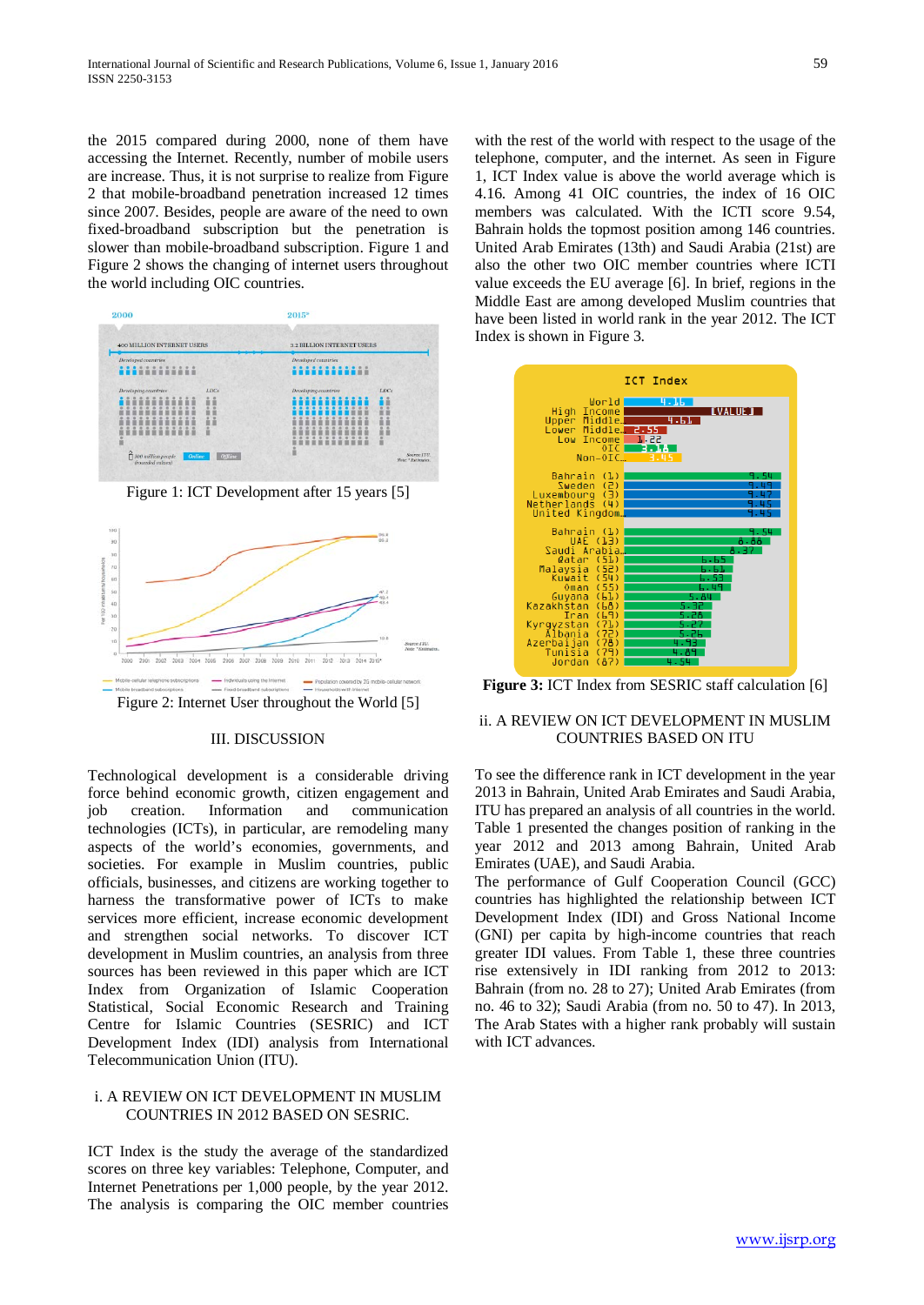| Economy              | <b>Regional rank</b><br>2013 | Global rank<br>2013<br>27 | IDE<br>2013 | <b>Global rank</b><br>2012 | IDI 2012 | Global rank<br>change<br>2012-2013<br>1 |
|----------------------|------------------------------|---------------------------|-------------|----------------------------|----------|-----------------------------------------|
| Bahrain              |                              |                           | 7.40        | 28                         | 7.22     |                                         |
| United Arab Emirates |                              | 32                        | 7.03        | 46                         | 6.27     | 14                                      |
| <b>Qatar</b>         |                              | 34                        | 7.01        | 42                         | 6.46     |                                         |
| Saudi Arabia         | 4                            | 47                        | 6.36        | 50                         | 6.01     | $\frac{8}{3}$                           |
| Oman                 | 5                            | 52                        | 6.10        | 61                         | 5.43     | 9                                       |
| Lebanon              | 6                            | 62                        | 5.71        | 64                         | 5.32     | $\overline{a}$                          |
| Jordan               | 7                            | 87                        | 4.62        | 84                         | 4.48     | 3                                       |
| Egypt                | 8                            | 89                        | 4.45        | 87                         | 4.28     | $-2$                                    |
| Morocco              | 9                            | 96                        | 4.27        | 92                         | 4.09     |                                         |
| Tunisia              | 10                           | 99                        | 4.23        | 96                         | 4.07     | $-3$                                    |
| Palestine            | 11                           | 100                       | 4.16        | 95                         | 4.07     | $\cdot$ 5                               |
| Syria                | 12                           | 112                       | 3.46        | 112                        | 3.39     | o                                       |
| Algeria              | 13                           | 114                       | 3.42        | 114                        | 3.30     | ö                                       |
| Sudan                | 14                           | 122                       | 2.88        | 121                        | 2.69     | $^{\rm -1}$                             |
| Yemen                | 15                           | 138                       | 2.18        | 138                        | 2.07     | ó                                       |
| Dsibouti             | 16                           | 141                       | 2.08        | 140                        | 2.01     | $-1$                                    |
| Mauritania           | 17                           | 147                       | 191         | 145                        | 1.90     | $\frac{1}{2}$                           |
| Average*             |                              |                           | 4.55        |                            | 4.30     |                                         |

Table 1: Comparison of ICT development in the Arab States [7]

# iii. ICT SERVICES IN SAUDI ARABIA, UNITED ARAB EMIRATES AND BAHRAIN

Among of these three Muslim countries, United Arab Emirates (UAE) have the highest amount international internet bandwidth per internet user. Besides, United Arab Emirates (UAE) almost doubled up its Internet bandwidth between 2012 and 2013. Yet, the other Arab States regions has connected to submarine Internet cables which the Gulf Bridge International (GBI) system completed its "North Route" terrestrial link in 2013. The connection itself is used to connect the Gulf region with Europe countries [7] [8]. Bahrain, United Arab Emirates (UAE) and Saudi Arabia have the number of subscriptions that go beyond the population in of each country.

Fixed broadband penetration is quite low in these three countries is because people now are more into broadband subscription and mobile subscription. Almost 137 million of people in the Arab States were using mobile online services by end 2013. Bahrain has the biggest proportions of the population continue with United Arab Emirates (UAE). Figure 4 showed ICT development and usage of these three countries and compare with the global, regional and developing/ developed-country averages [7].



Figure 4: Comparison of ICT development and usage with the global, regional and developing/developed country averages, Arab States [7]

Based on report from SESRIC and ITU, it has given an illustration on ICT development and usage in Bahrain, United Arab Emirates, and Saudi Arabia. Bahrain was topped in the year 2013 index with a score of 7.40 in compared with the year 2012 index with a score 7.22. Bahrain was among the top five in all of the ICT Sectors among the Arab States. Besides, Bahrain's position was mostly driven by the number of internet subscriptions

users has exceeded the population in Bahrain. For the United Arab Emirates, the index is 7.03 higher in the year 2013 in compared with the year 2012 the index score 6.27. For United Arab Emirates (UAE), it was among top five in all of the ICT Sectors among the Arab States. United Arab Emirates (UAE) assertions the highest amount of international Internet bandwidth per Internet user and almost doubled its internet bandwidth between 2012 and 2013. Mobile services in term of voice and broadband are much more popular in Bahrain and United Arab Emirates. Meanwhile, Saudi Arabia was two steps behind Bahrain and United Arab Emirates. But ICT development and usage among users in Arab Saudi are increasing year by year. In short, around 137 million people in the Arab States were used ICT by end 2013. The countries where the biggest proportions of the population are online are Bahrain and United Arab Emirates followed by Saudi Arabia.

#### IV. LIST OF AVAILABLE LAW ON INFORMATION SECURITY POLICIES

The higher rank in ICT development and usage of the country in the world, the further advance information security policies. It is a must for those developed countries to implant protective policies because there are a lot of intruders or snoopers that are demanding personal data and confidential document or information of the country. Table 2 summarize the legal and technical measures of information security policies in Bahrain, United Arab Emirates, and Saudi Arabia. It is based on ITU report on April 2015 in title Global Cybersecurity Index and Cyber-wellness Profiles [9]:

| Country                    | <b>Legal Measures</b>                                                                                                    | <b>Technical Measures</b>                                                                                                                                                                                                                                                                                                                                                                                  |  |  |  |  |
|----------------------------|--------------------------------------------------------------------------------------------------------------------------|------------------------------------------------------------------------------------------------------------------------------------------------------------------------------------------------------------------------------------------------------------------------------------------------------------------------------------------------------------------------------------------------------------|--|--|--|--|
| Bahrain                    | Information<br>Technology<br>Crimes<br>Protection<br>of<br><b>State</b><br>Information<br>and Documents<br>Lawful Access | Has an officially recognized<br>national CERT (CERT.bh)<br>No official recognition from<br>national and sector-specific<br>cybersecurity framework in:<br>$\checkmark$ Applying internationally<br>recognized<br>cybersecurity<br>standards.<br>$\checkmark$ Certification<br>and<br>accreditation of<br>national<br>agencies and public sector<br>professionals.                                          |  |  |  |  |
| United<br>Arab<br>Emirates | • Cyber Crimes<br>Electronic<br>Commerce and<br>Transactions                                                             | officially recognized<br>Has<br>$\bullet$<br>national CIRT as aeCERT.<br>No official approval from<br>٠<br>national and sector-specific<br>cybersecurity framework in<br>implementing internationally<br>recognized<br>cybersecurity<br>standards.<br>Do not have cybersecurity<br>framework for accreditation<br>and certification of national<br>agencies and public sector<br>professionals in the UAE. |  |  |  |  |
| Saudi<br>Arabia            | • Anti-Cyber<br>Crime Law<br>• Electronic<br>Transactions<br>Law                                                         | officially recognized<br>Has<br>٠<br>national CIRT as CERT SA.<br>No official recognition from<br>٠<br>national and sector-specific<br>cybersecurity framework for<br>Cybersecurity.                                                                                                                                                                                                                       |  |  |  |  |